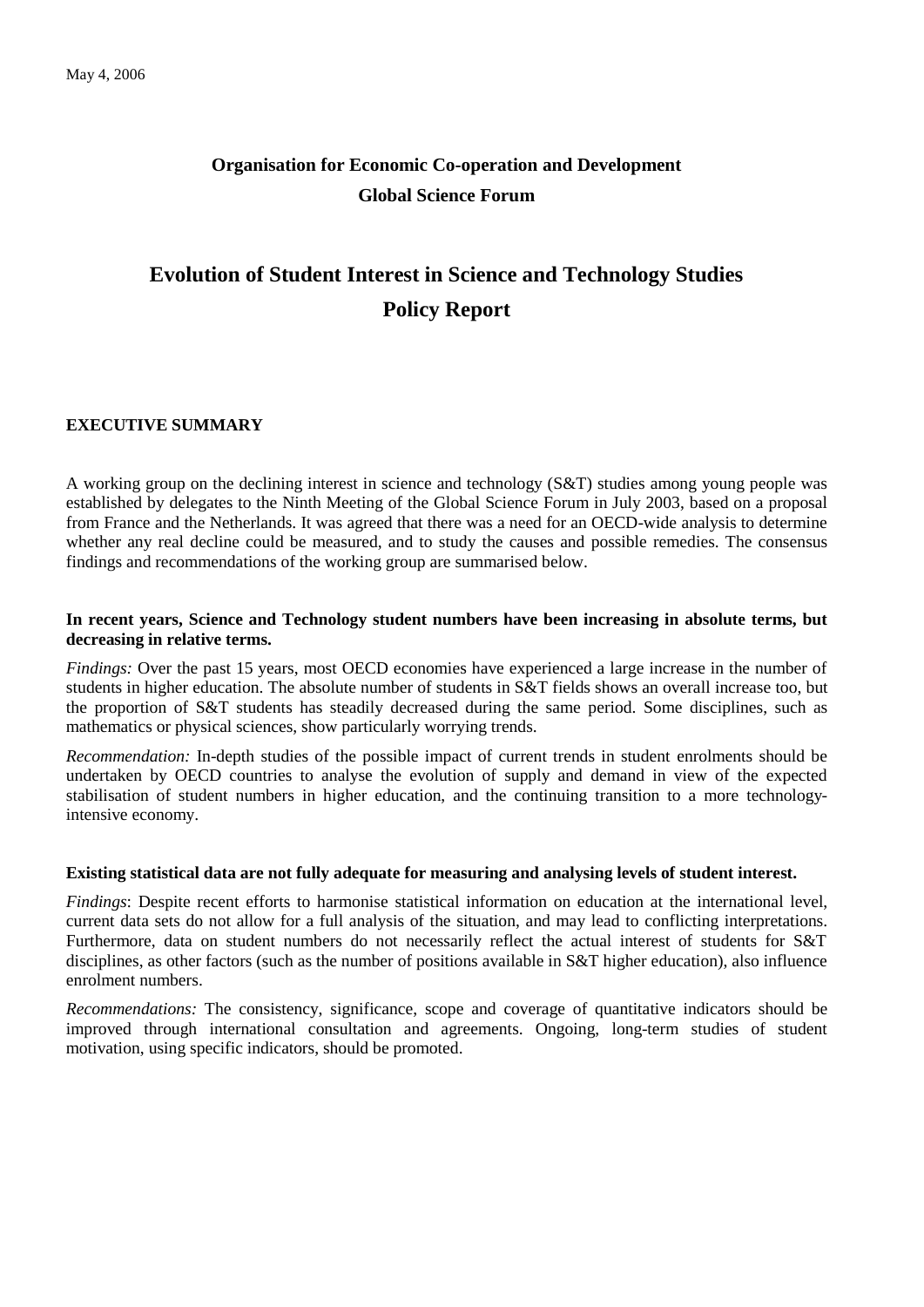#### **Women are still strongly under-represented in S&T studies.**

*Findings*: Although the number of female students in tertiary education has increased more rapidly than that of males, the proportion of women choosing S&T studies still remains below 40% in most OECD countries. The choice of discipline is highly gender-dependant, and fields such as engineering or computing sciences are largely male-dominated. These choices may be linked to the negative pressures and external expectations affecting female students. Persistent stereotypes weigh heavily on female student choices throughout their education (a phenomenon that can also affect minority students).

*Recommendations:* Since increasing the number of female students appears to be the most obvious way to increase the overall number of S&T students, governments should actively promote equal opportunity, and should take steps to eliminate negative stereotypes.

## **Student choices are mostly determined by their image of S&T professions, the content of S&T curricula and the quality of teaching.**

*Findings:* Student decisions about study and career paths are primarily based upon interest in a particular field, and on their perception of job prospects in that field. Educational content and curricula play an important role in raising and maintaining young people's interest in S&T. Positive contacts with science and technology at an early age can have a long-lasting impact. Negative experiences at school, due to uninteresting content or poor teaching, are often very detrimental to future choices. Furthermore, curriculum structures can also play an important role in preventing pupils from pursuing their natural preferences. Accurate knowledge about S&T professions and career prospects are key elements of orientation, but are currently fraught with stereotypes and incomplete information. Science and technology face increasing competition for good students from new, more fashionable subjects in higher education.

*Recommendations:* Provision of accurate information is an important aspect of any policy to increase the attractiveness of S&T studies and careers. This encompasses not only the information provided to students but also interactions between all the stakeholders (education, scientists, business, etc.). Governments and relevant institutions should also provide adequate resources for teacher training and classroom activities. Flexible, more attractive curriculum structures with updated S&T content should be devised. As many governments and other bodies undertake actions to promote S&T career paths, the exchange of information on best practices and evaluation tools assumes even greater importance.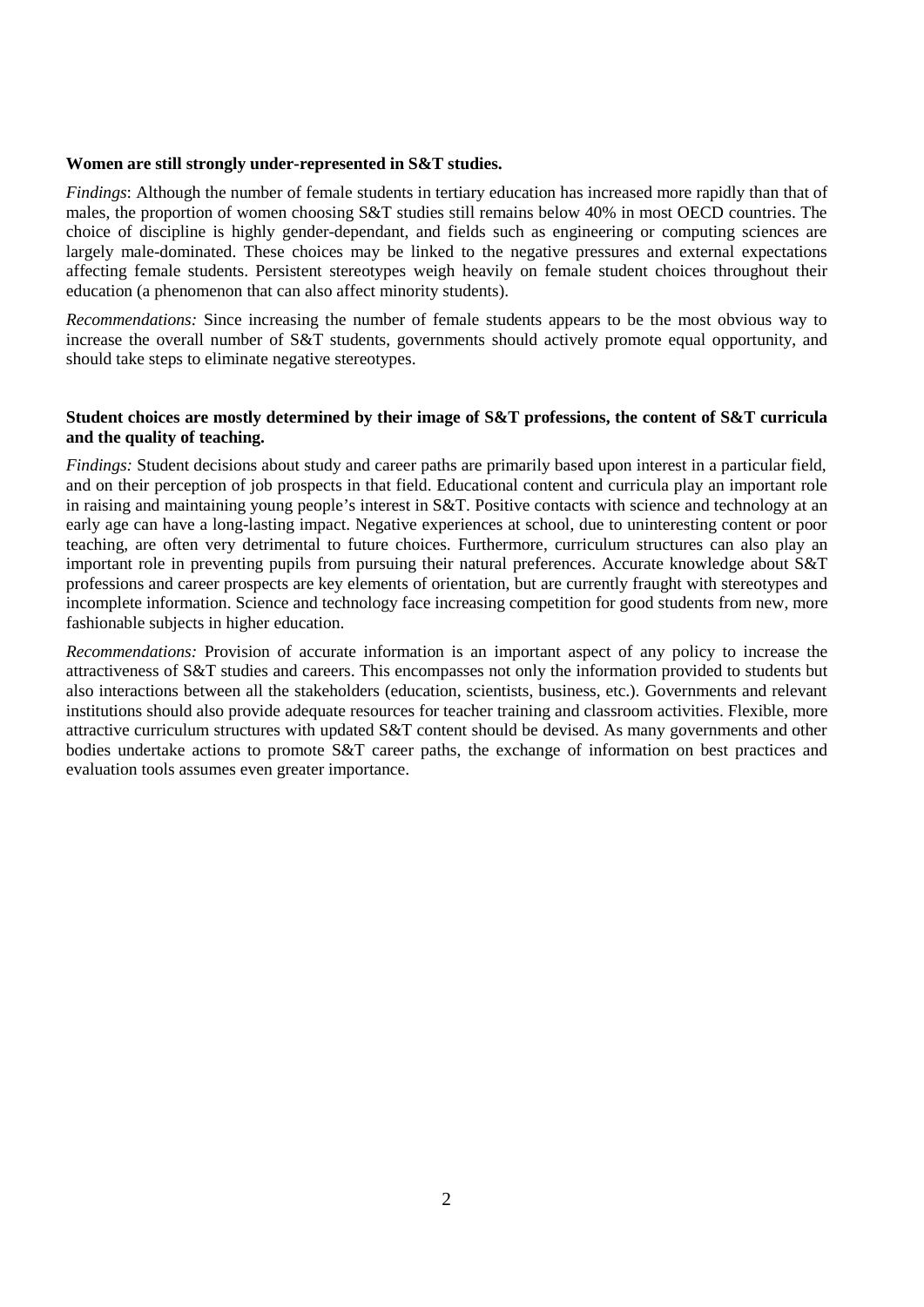## **Introduction**

The evolution of student enrolments in science and technology at various levels of the education system has been an issue of considerable interest in many OECD countries over recent years, given that the economy is increasingly driven by complex knowledge and advanced cognitive skills. The Global Science Forum authorised an activity on the subject at its Ninth Meeting in July 2003. This issue was identified as an OECD priority as a result of the ministerial meetings of the OECD Committee for Scientific and Technological Policy (January 2004), and of the Education Committee (March 2004).

Based on the recommendations of a steering committee (chaired by Professor Jean-Jacques Duby of France), presented at the Global Science Forum meeting in July 2004, a working group was established, composed of representatives from 16 countries, the European Commission and the OECD Secretariat, and chaired by Professor Sjoerd Wendelaar Bonga of the Netherlands. Statistical data on student enrolments and graduation rates were submitted by 19 countries, and analysed together with information on factors contributing to possible declining interest and solutions attempted in different countries.

The Working Group's preliminary results and recommendations were presented and debated during an international conference co-organised by the OECD Global Science Forum and the Ministry for Education, Culture and Science of the Netherlands in Amsterdam on 14-15 November 2005.

The present report summarises the main findings and recommendations from the working group following this conference. The detailed analysis of the statistical data, causal factors, and solutions implemented will be published in a separate, longer document.

#### **Objectives**

The overall goals of the Global Science Forum activity were:

- 1. To analyse quantitative trends in enrolments in S&T studies during recent years (and, in particular, to quantify the extent of any decline).
- 2. To identify the underlying factors that affect students' choices.
- 3. To explore solutions that can be implemented to influence such choices.

Secondary goals were to identify the limitations of the existing indicators and models of the complex phenomena involved, and to explore the need for extended data and information sharing.

The study did not address the potential impact of a decline on national economies and on society in general, nor the relationships between supply and demand for S&T students.

#### **1. Quantitative trends in student choice for S&T studies**

A new data-gathering exercise was undertaken for this GSF activity, since the current international statistical system presents serious limitations. For instance, such data were previously available only for the tertiary level, and data by field of study were limited in detail and time span. Further complicating matters, the revision of the ISCED (International Standard Classification of Education) in 1997 introduced a discontinuity in the data when changes were made in the definitions of educational levels and disciplines.

The statistical data gathered in this OECD study concern the following five areas: life sciences, mathematics and statistics, physical sciences, computing sciences, and engineering. Data were compiled in four categories: secondary level/high school diplomas, entrants in tertiary education, tertiary graduates, and doctorates. Academic and vocational studies data were aggregated. When available, data were also analysed by gender and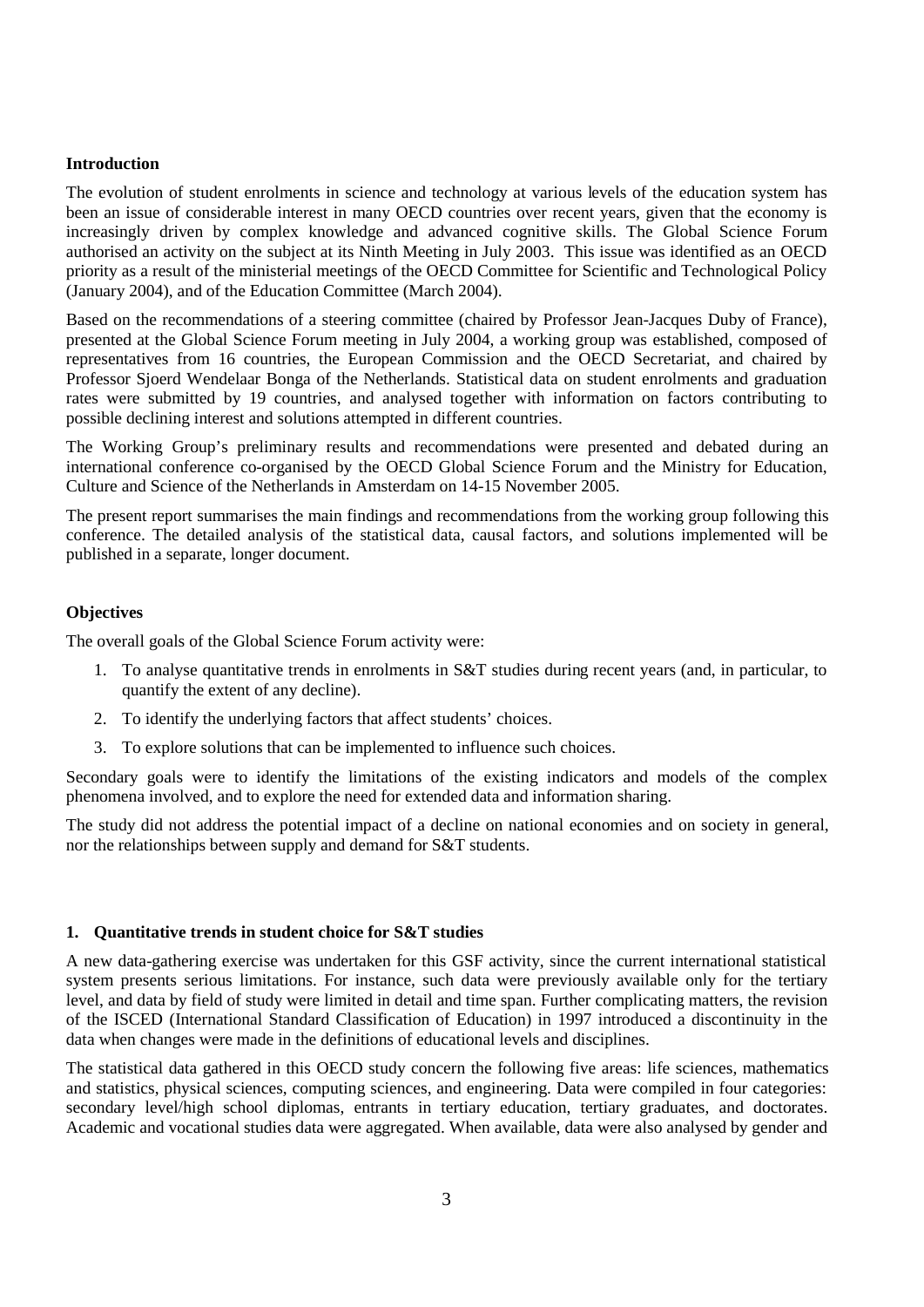by national/foreign origin. The time span is 1993-2003 for most data categories, and 1985-2003 for some others.

Data were obtained for nineteen countries: Australia, Belgium (Flanders & Wallonia), Canada, Denmark, Finland, France, Germany, Israel, Italy, Japan, Korea, the Netherlands, Norway, Poland, Portugal, Sweden, Turkey, the United Kingdom, and the United States.

Analyses of trends in student choice for S&T studies have to take into account demographic trends as well as better access to higher education. Most countries have experienced a significant decline in their 15-19 year-old population, with only a few exceptions (such as in the US), although this decline has been reversed in very recent years in a few EU countries. Overall, declining demographic trends have usually been counterbalanced by better access to upper secondary education, leading to a small to moderate increase in the number of upper secondary graduates in the countries analysed.

Similarly, enrolment rates in tertiary education increased over 1995-2003 in all the countries analysed, often very significantly. Higher access rates have largely overcome negative or stable demographic trends. Thus, in 10 of the 19 countries studied, the absolute numbers of tertiary students increased by over 30%.

#### **Findings**

#### *A. An overall increase in the number of students in S&T*

As a consequence of the growing enrolment rates in higher education in OECD countries, absolute numbers of students in S&T increased in most countries over 1993-2003 (Figure 1). This is true for the different stages of tertiary education (entrants, graduates, doctorates), except for secondary graduates with a scientific orientation for which (although data are not available for all countries), the trend has been more uneven in recent years. However, these data hide very important disparities between countries and, even more, between different fields of study.

## *B. A downward trend in relative terms*

While absolute numbers of S&T students have been rising, the situation is exactly the opposite with regards to the relative share of S&T students among the overall student population during the same period (Figure 2). This is true not only in tertiary education, but also for upper secondary graduates in many countries (Figure 3). Coupled with unfavourable demographics and a stabilisation of the number of students accessing tertiary education, several OECD countries can expect this general trend to affect the *absolute* number of S&T students in future years. In other countries, a demographic recovery would mitigate this trend.

#### *C. Some disciplines are particularly affected*

Aggregate numbers hide important differences among disciplines. Engineering students account for 40% to 60% of S&T students in most countries, especially at the new entrant and graduate levels, and are characterised by a stable or positive enrolment trend over the past 10 years. The situation for physical sciences and mathematics is the opposite (Figure 4): a decline is often seen in the absolute number of students. In some countries, the proportion of students in such fields was halved between 1995 and 2003. On the other hand, the proportion of students in the life sciences and in engineering has remained mostly stable, due primarily to an increasing number of female students in the life sciences, and to a growing interest in types of studies – such as engineering – that have good job prospects. The number of computer science students has increased dramatically. This particular evolution may be the consequence of shifts in student choice within the overall domain of S&T, e.g., from physics to computer studies.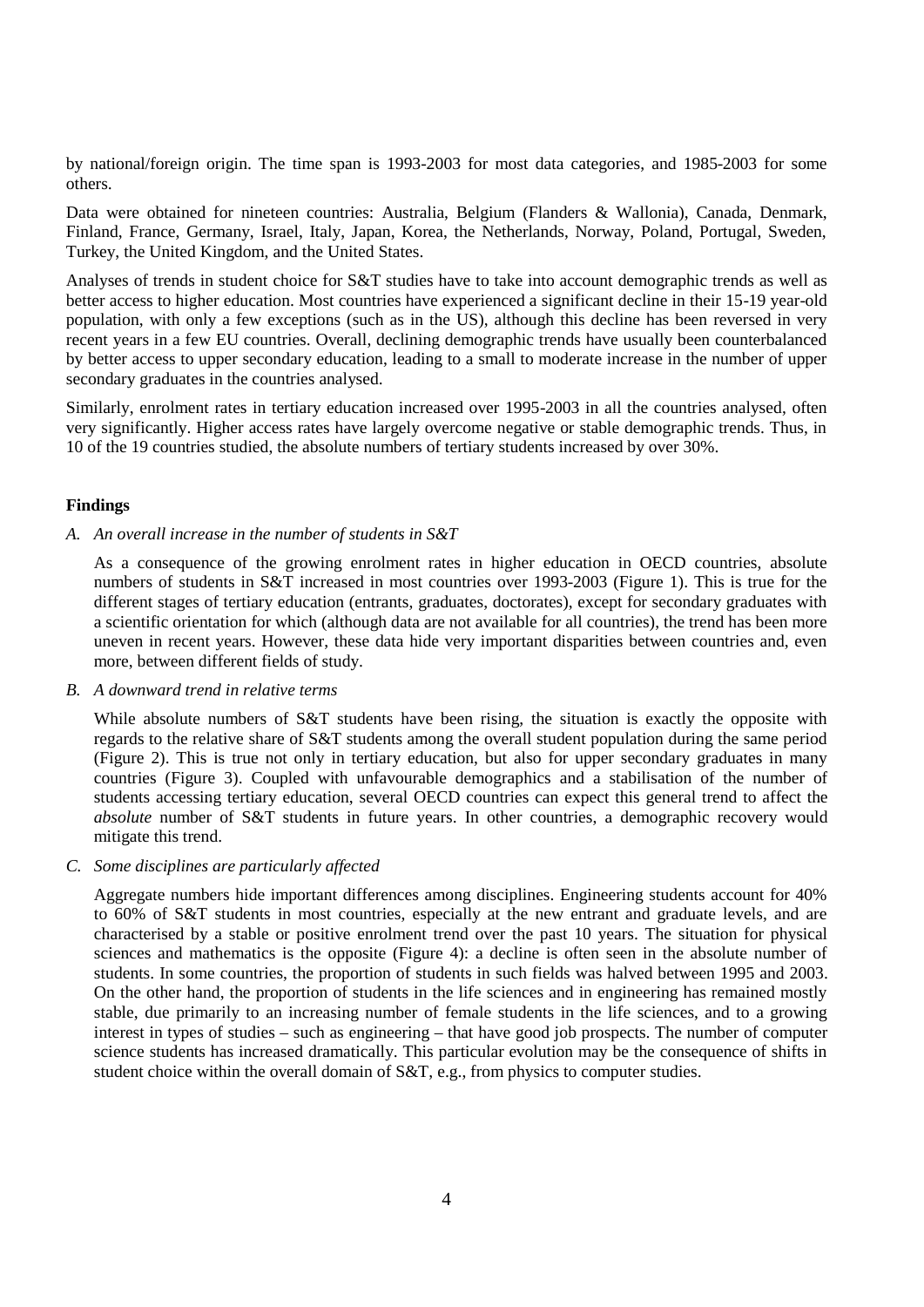#### **Recommendations**

Given that enrolments are declining in certain fields, governments of OECD countries need a better understanding of the impact of this phenomenon on their economies and on society in general. Specifically, the Global Science Forum activity described here should be followed by a complementary effort to understand future demand for S&T graduates at all levels. The comparison of the likely supply and demand would determine the urgency of undertaking new efforts to change enrolment numbers.

#### **2. Limits of the quantitative analysis**

The quantitative study encountered significant limitations and obstacles, largely because it relied on specific national data sets. Ideally, an optimal analysis of student numbers would be based on complete sets of homogeneous data, in which countries would apply identical (or very similar), definitions of diplomas, educational levels, student categorisations, etc. Moreover, these definitions would be stable over time. Since this is not the case, the analysis was often limited to comparisons of trends and ratios, rather than of absolute numbers.

Extrapolating student interest in specific disciplines from numbers of students in S&T studies must also be done with caution, as the relationships among numbers, choices, and the degree of interest in S&T studies are complex and indirect.

#### **Findings**

#### *A. Heterogeneity in data sets limits the interpretations and may lead to conflicting conclusions*

The statistics used in this study are not satisfactory for an exhaustive in-depth analysis of the situation at an international level. Few countries were able to provide the complete information set requested, principally because of changes in classification, or unavailability of breakdowns by scientific discipline. This was particularly the case for upper secondary graduates.

Despite the existence of the ISCED classification system for the various disciplines (revised in 1997), many countries do not have homogeneous data. Not all countries compile data using the ISCED definitions, and those that do sometimes interpret them differently (and even change these interpretations over time). These discrepancies make analyses of absolute numbers unreliable, particularly since graduates are sometimes double-counted, as the indicators cover the total number of graduations in a year, rather than the number of persons graduating (some students get more than one diploma in a year). This can result in overstated total numbers or growth rates. It is also difficult to compare the evolution of specific disciplines between countries, and the analysis of trends over the years for various categories of students suffers from discontinuities. A similar situation exists for "foreign" or "minority" student categories.

#### *B. Enrolment data do not necessarily reflect student interest or motivation*

The quantitative study analyses trends in the number of students studying S&T subjects, but this is not necessarily a complete measure of the possible decline in the number of students interested in S&T studies. For instance, as S&T are prestige subjects, a decline in interest may not translate immediately into a decline in enrolment if the number of S&T places is limited. There may still be more than enough applicants with the necessary qualifications for the number of places available, even though the actual number of applicants is declining. Thus, a decline in the number of people wanting to study science may not result in an actual decline in enrolments. For this reason, the decline in interest in science studies may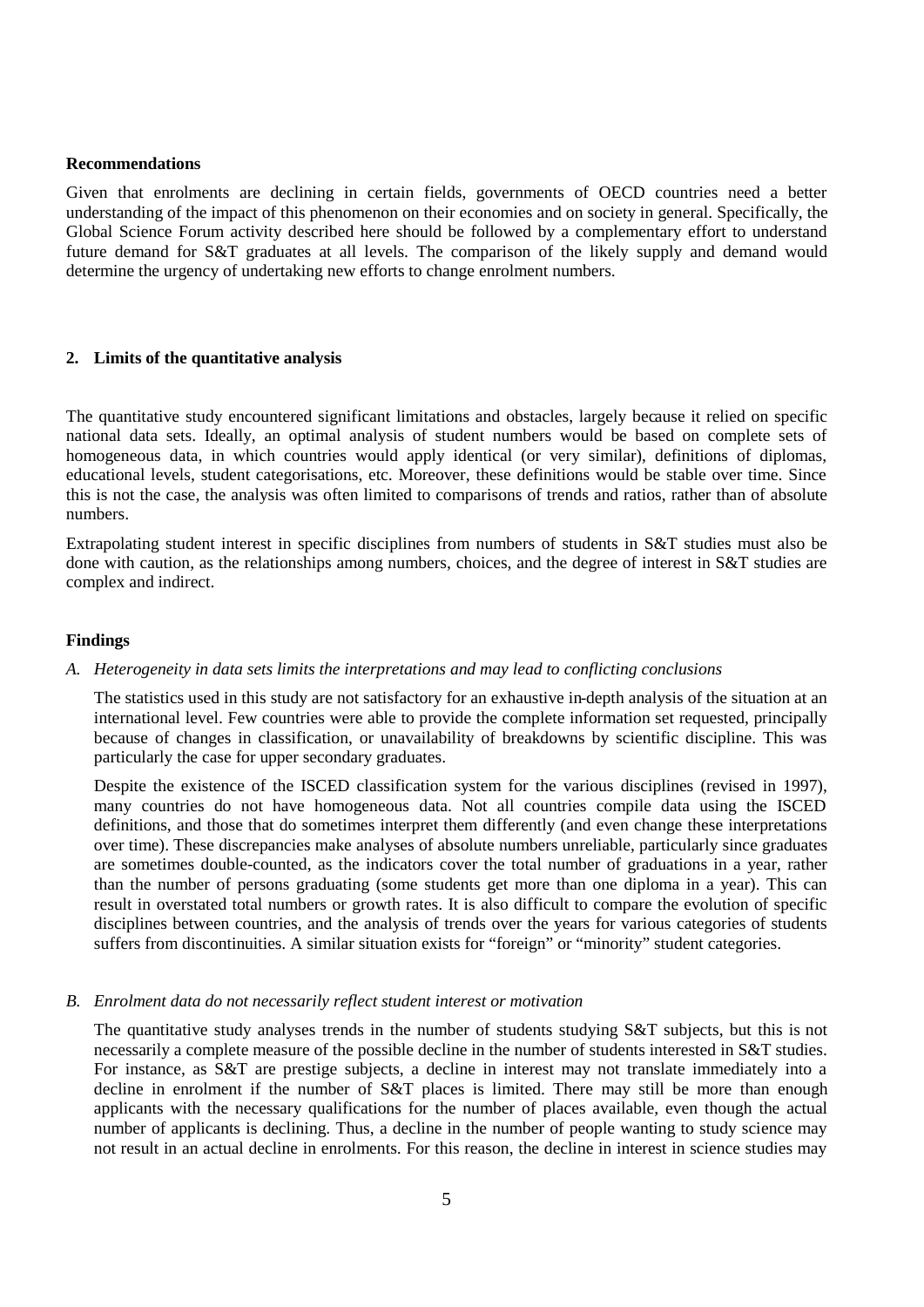be stronger in some cases than that recorded in enrolments. Motivation surveys, which measure the actual interest of young people in various fields of study or the reasons behind their choice, are usually conducted as one-off studies, or (as in PISA), repeated at very long intervals. These studies, while providing important qualitative information, do not permit adequate quantitative assessment of interest or motivation.

#### **Recommendations**

- The consistency, significance, scope and coverage of quantitative indicators are being improved under the aegis of INES work (Indicators of National Education Systems). This endeavour should be further encouraged. To correctly evaluate trends, countries should make strong efforts, at international level, to measure the same elements that correspond to specific indicators. For example, there is a need for a clear distinction between numbers of graduations/diplomas and of graduate students, or a better definition of "foreign students". The new ISCED definitions used in education statistics are extremely valuable, but further improvements could be made, for example finer distinctions between science and engineering, or taking into account hybrid disciplines (such as biomedical engineering). Such measures would help countries that do not yet have statistical information by field of study to undertake such data gathering. Better metadata and specific data on new entrants should be compiled.
- New entrant and graduation data alone are insufficient for monitoring student interest in S&T studies. Such information is nevertheless very important, not only to analyse the phenomenon itself, but also to measure the efficacy of any new policies. Appropriate analytical models and indicators should therefore be defined at international level. These could be linked, for example, to analysing the number of candidates for S&T study positions and/or academic levels rather than just enrolment figures (in countries that apply a selective entrance examination to universities); measuring drop-out and switch rates; and acquiring information on the choices made by the best students (who traditionally chose S&T disciplines). International surveys (such as PISA or ROSE), that include questions on student motivation should do so over long periods, to make trend analyses possible.

## **3. Women are still strongly under-represented in S&T studies**

Female students are the most obvious resource for increasing S&T enrolments. In some respects, this is also true for young people coming from some minority groups in OECD countries, and the factors that affect their choice or success in these disciplines overlap. However, these issues are difficult to act upon, as a number of complex interactions are involved, including social and economic factors.

Many surveys have shown clear differences between boys and girls in their experience with, interest in, and attitudes to science and engineering, so it is not surprising to see these attitudes transposed into differences in their choice of studies. Furthermore, girls tend to show a stronger interest in people rather than facts or "things", and these differences are amplified in the way S&T are taught, and in the perception of S&T careers. These differences do not appear to be related to ability, since girls tend to succeed well in S&T, especially in the early stages. Some experts are working on the re-engineering of the education process to offer equal opportunity to both genders, but no consensus has yet emerged concerning the assumptions, methods, or results that can be achieved.

Some minority students are poorly represented in S&T studies, although detailed analyses are missing for many countries. The low rate of pursuit and high dropout rate is a concern in several OECD countries, although socio-economic considerations, as well as differences in cultural and environment factors, make for complex and difficult analyses and solutions.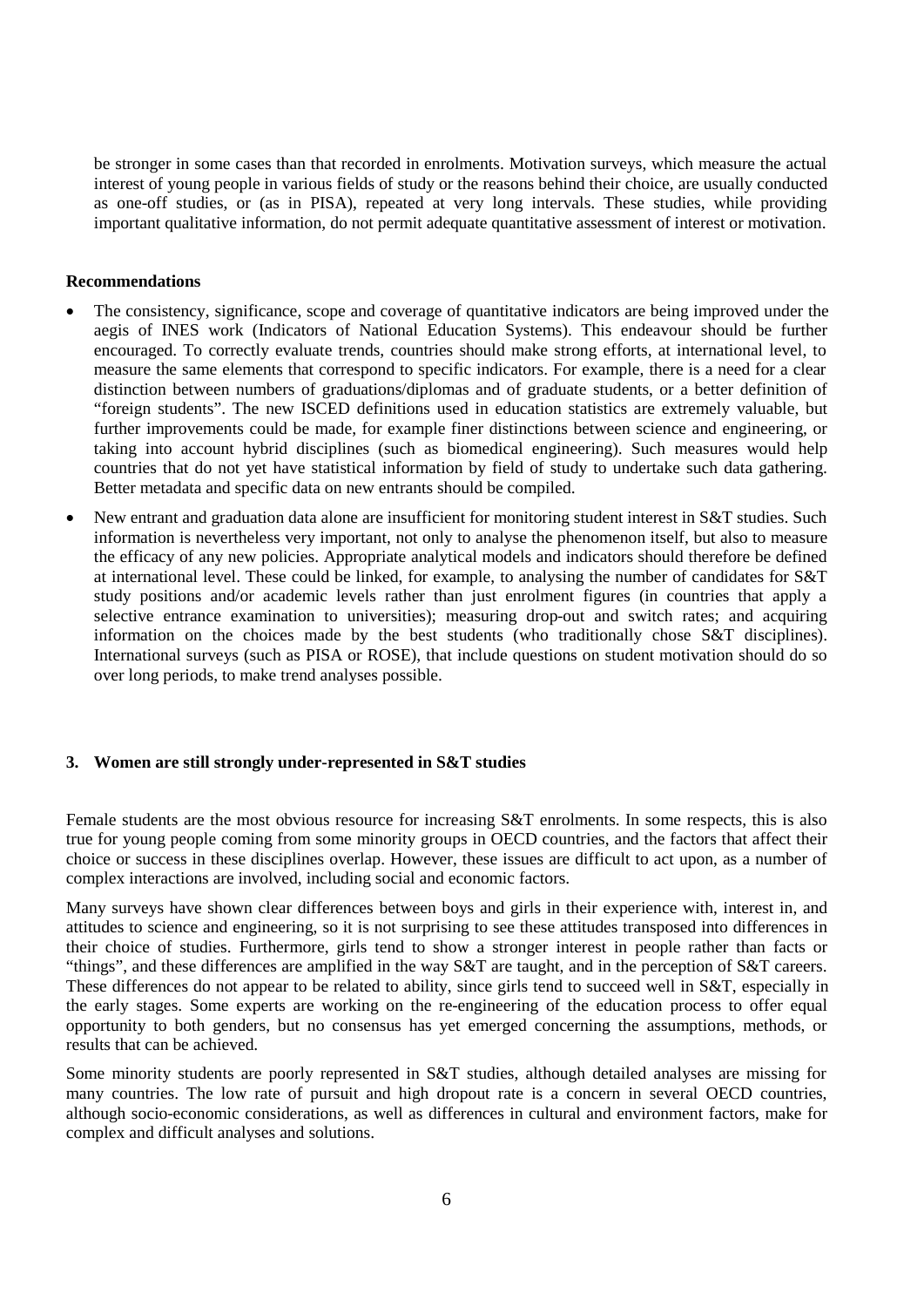## **Findings**

## *A. The share of women in S&T studies is increasing, but has not yet caught up with that of men*

The number of female students in tertiary education has increased more rapidly than that of males, but the proportion of women choosing S&T studies is still lower than that of men (Figure 5). Furthermore, even if the share has often increased more clearly in countries that had the lowest proportion of female S&T students, trend analysis suggests that the proportion of female S&T graduates may hit a 40% "glass ceiling" even in the most "effective" countries, perhaps due to a selective choice of females for some specific fields.

## *B. Choice of discipline is highly gender-dependent*

In most countries, women constitute less than 25% of computing and engineering students. In contrast, women are systematically more numerous than men in life sciences (Figure 6). The percentage of female students is fairly homogeneous within each discipline in the countries analysed. However, trends in female student entrants or graduates within each field differ strongly between countries.

*C. Girls (and minority students), are subject to negative pressures and stereotypes*

Young female students suffer from stereotypes in relation to external expectations (those of parents, teachers, and society in general). Despite having marks at least as good as boys, girls are usually not encouraged to pursue S&T career paths by their families, teachers, and career advisors. The teaching process tends to reflect the same stereotypes: for example, boys are praised for creativity and imagination, but girls for more mundane achievements such as hard work or perseverance. Girls tend to undervalue their own performance, and hence their ability to pursue S&T. They also lack role models (famous scientists, family members, etc.). Several studies have shown that having family models may strengthen confidence in girls' ability to undertake S&T studies. In certain respects, these stereotypes are also true for students belonging to some minorities. Both girls and minority students may find themselves isolated in the homogeneous, male-dominated majority group formed by students studying S&T.

## **Recommendations**

- Female students should benefit from priority measures, as they constitute a large reserve of possible S&T students. However, this should preferably not be achieved via programmes that are targeted at "girls only" as such labelling often lowers their credibility for various stakeholders.
- Ideally, a uniform S&T educational system should be applied for all students, and should allow all students to achieve their full potential, without subtle or overt discrimination.
- Reforms are needed in teacher training, curriculum and role model development. The learning context and approach should be modified to make them more attractive to female students. For example, the benefits of S&T for society should be stressed.
- Multidisciplinarity and student interactions should be promoted.
- Mentoring projects should be encouraged to support women and minority students undertaking careers in S&T.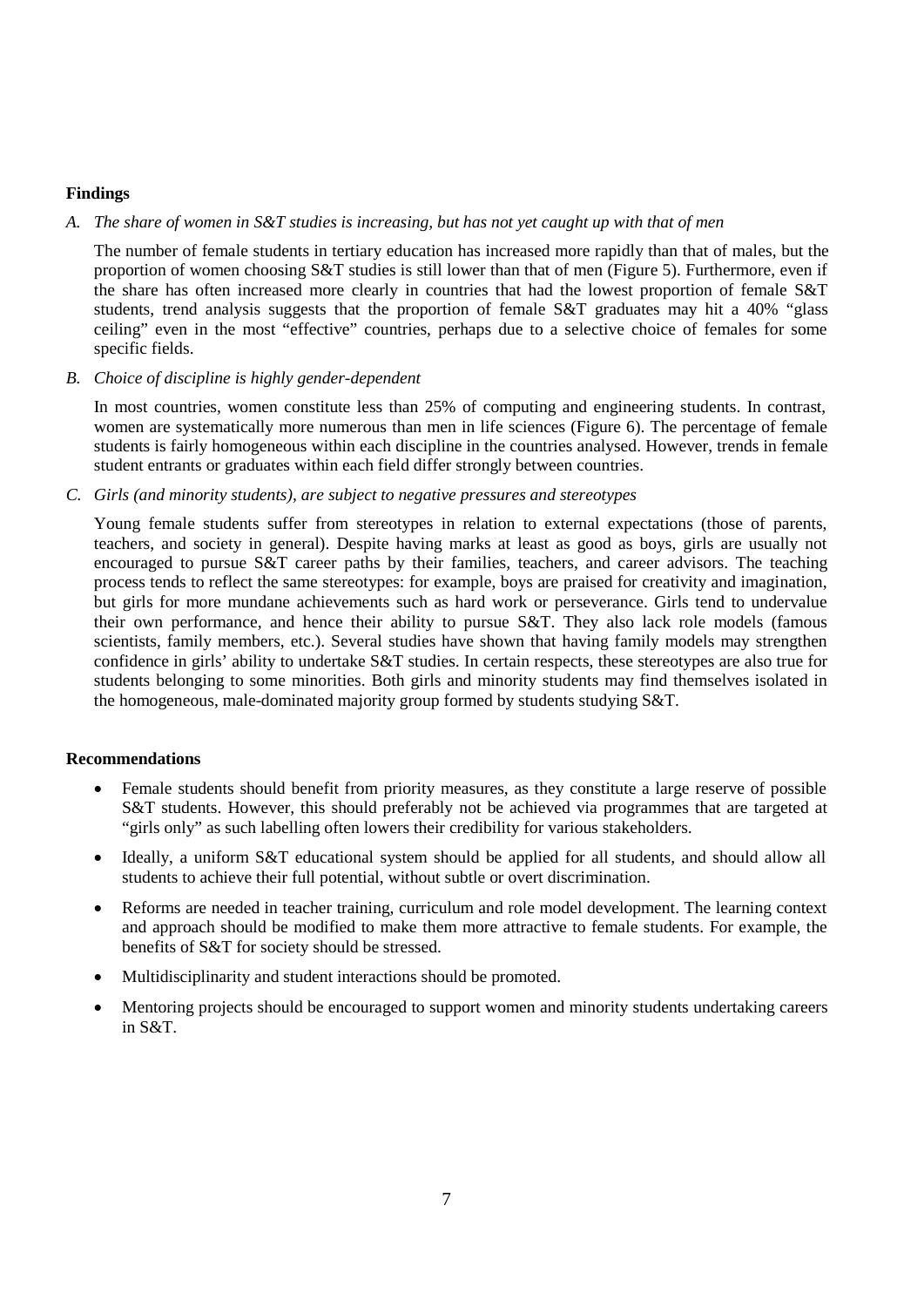#### **4. The image of scientists remains positive but S&T professions have become less attractive**

Image and motivation surveys show that the perception of science and technology remains largely positive among young people. Science and technology are considered important for society and its evolution (more so by developing countries respondents than in OECD countries, according to the SAS and ROSE surveys), despite concerns in specific areas, often linked to negative environmental and societal consequences of S&T. Scientists are also among the professionals the public trusts most, even though their prestige has declined (higher management or government positions are rarely held by scientists or engineers, and media reports on S&T events do not focus on the researchers themselves, who are thus very rarely known by name).

Careers in S&T are still recommended by parents. However, there is a sharp difference between the positive opinion of young people towards S&T and their actual wish to pursue S&T careers. Although S&T professions continue to generate great interest among youth in developing countries, this is no longer the case for industrialised countries, with an even stronger distaste expressed by girls (except for health-related professions). Many young people have a negative perception of these careers and lifestyles. Incomes are perceived as low relative to the amount of work involved and the difficulty of the required studies. Few pupils have a full or accurate understanding of science-related professions, and many are largely unaware of the range of career opportunities opened up by S&T studies.

#### **Findings**

*A. Young people have only a vague idea, often stereotyped, of what S&T professions are*

Students often lack knowledge about what S&T professionals really do. What they do know often comes from personal interactions (mostly S&T teachers, or someone in the family), or through the media. Scientists are usually portrayed as white men in white coats, and engineers as performing dirty or dull jobs. As S&T professions evolve quickly, S&T teachers and career advisors often lack up-to-date information to convey to their students. Young people therefore have few opportunities to learn what S&T professionals actually do and what their lives are like. The careers of S&T professionals as a whole have suffered from reports in the media of poor prospects and funding and increased job insecurity, despite the fact that these phenomena apply primarily to researchers. In addition, the possibility of having a proper balance between a successful career and a fulfilling family life is important to young people, and is perceived as difficult in S&T professions.

#### *B. Positive decisions to pursue S&T studies and careers are often linked to better knowledge*

Several surveys suggest that having a parent or family member working in S&T increases the chance of a student choosing S&T. Students also indicate that professional contacts have a strong impact on their choices. This is especially important for girls who lack adequate role models in these professions. The decision to choose S&T studies also depends on students' knowledge of careers outside traditional S&T professions. Thus, many students are sensitive to the range of professions opened up to them by various educational channels, and tertiary-level S&T studies are often wrongly perceived as leading to a very narrow choice of technical careers.

*C. The impact of communication on S&T needs to be better assessed* 

Many initiatives have been launched at different levels to promote S&T careers and studies. Government action has often targeted the image of science and scientists in society (science weeks, science days, etc.), and many more undertakings come from professional scientific organisations. Communication tends to focus on science itself, not on the reality of S&T professions. The actual impact of the various actions on both young people's attitudes and their choices of studies or careers is poorly evaluated, however. Furthermore, communication between the various stakeholders is often inadequate.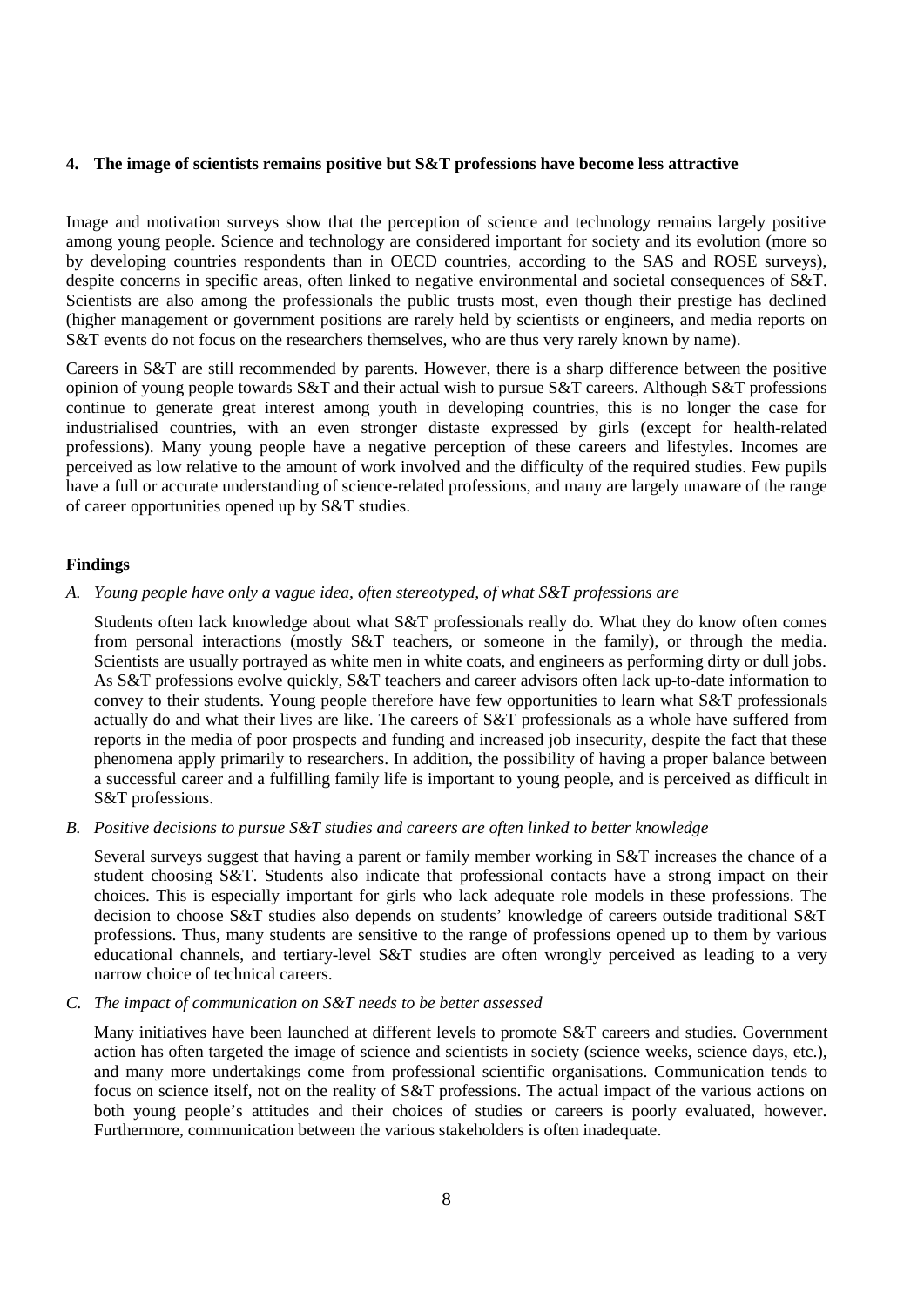#### **Recommendations**

- Students must have access to information about S&T careers that is accurate, credible, and avoids unrealistic or exaggerated portrayals. It should be compiled by independent observers, and made available to the education community, parents and students. Better information on S&T jobs should also be provided through direct contacts with professionals. Governments should earmark resources for such outreach actions, and for assessing their effectiveness.
- At the OECD conference, many participants insisted that follow-on actions need to engage all persons who are concerned by declining interest in science. A network of stakeholders (linking educational resource centres, the business community, S&T education specialists, and student and teacher communities), should be established to share information on best practices between countries and the various communities involved.

#### **5. Science and technology education and curricula need to be reformed**

Educational content and curricula are essential elements of students' choices. Declining enrolments are very often attributed to the uninteresting and difficult content of science courses.

The education system has to satisfy two conflicting demands, particularly at primary and lower secondary level. The first is to pass on the basic S&T knowledge that all citizens should possess, as well as making everyone familiar with scientific thinking, and developing curiosity and interest in science. The second is to provide detailed knowledge to potential S&T professionals. Whereas the first demand involves a more participative approach and focuses on interest, the second involves teaching more conceptual and challenging material. The difficulty is to use an appropriate mix of both types of teaching methods and subjects  $-$  a problem that has long been at the centre of the debate about science education.

#### **Findings**

#### *A. Positive contacts with S&T at an early stage are essential*

Students' educational and career choices are primarily based upon interest in, and even passion for, a particular field. Interest in S&T appears very early, in primary school, and longitudinal surveys suggest that this interest remains stable between the ages of 11 and 15. An even longer-lasting impact is likely, but is difficult to measure. Actions to promote early contact can be directed at teachers (to raise their confidence and increase the attractiveness of S&T); teaching content (hands-on experience for students); and the pupils (extracurricular activities, communication, etc.).

#### *B. Poor opinions of S&T studies are often linked to negative educational experiences*

Children in primary school have a natural curiosity for science and technology. However, many of their teachers lack initial training or are uncomfortable with science subjects and with hands-on demonstrations. Teaching often focuses on memorising rather than on understanding, as heavy workloads leave little time for experiments. At lower secondary level, pupils need to feel the relevance of the subject to society and to their own world. Unfortunately, what is taught is often disconnected from cutting-edge science and from today's applications of S&T, and tends to dampen the interest acquired at a younger age. Interest in S&T is observed as declining most sharply around age 15. This is also when gender differentiation starts to translate into choices, and when key future orientations are set. Regrettably, curricula are often too rigid to allow those pupils that do not choose to follow S&T fields as their primary subjects to come back to science at a later stage.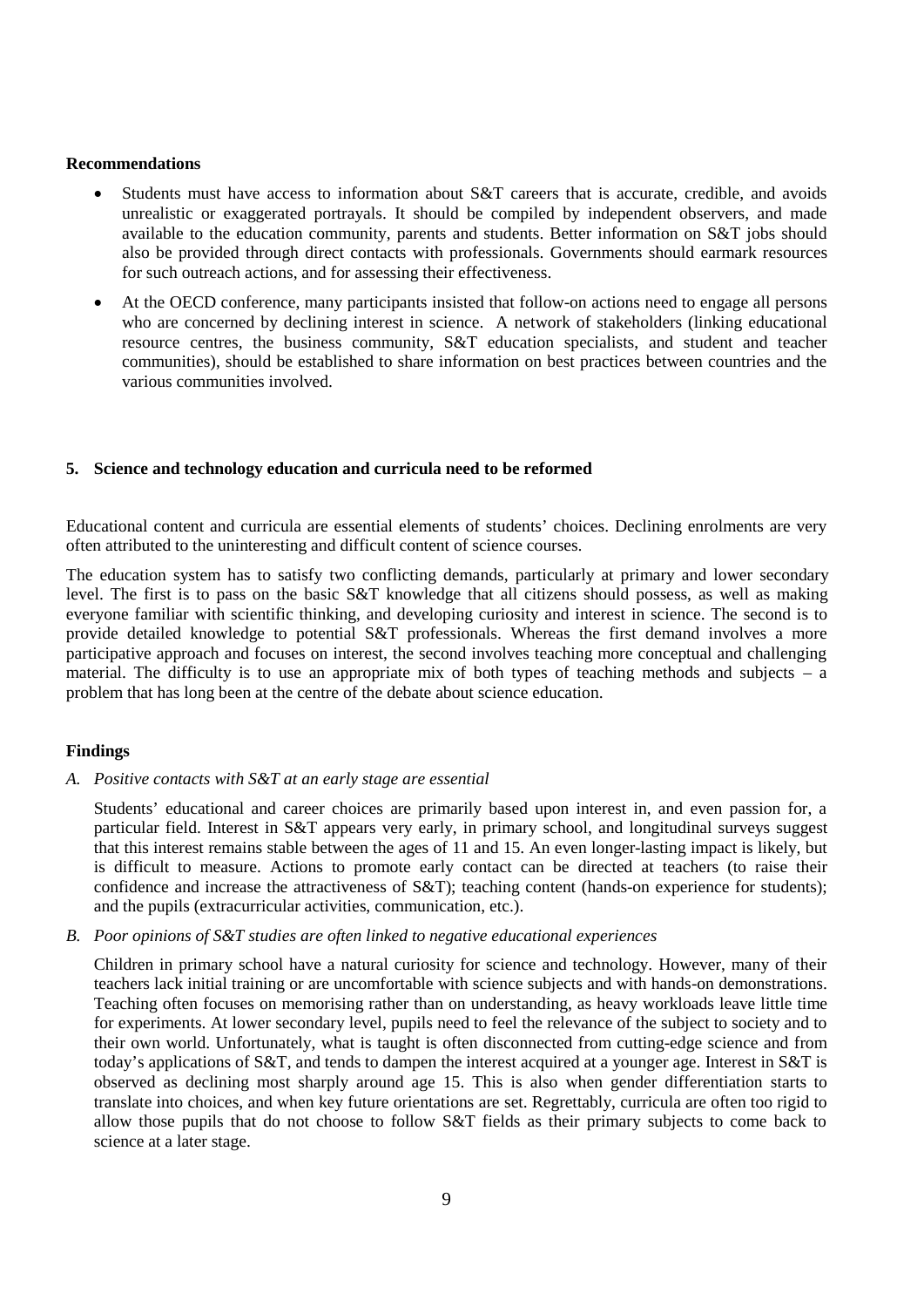#### *C. In higher education, S&T have to compete with new, more fashionable subjects*

The disciplines that are most affected by lack of student interest are those with high theoretical content such as mathematics, physics and chemistry. At upper secondary and tertiary levels, S&T topics have to compete with new, more fashionable subjects (management, marketing, media studies, etc.), or vocational studies, which appear more relevant to the job market or to societal concerns. Apart from intrinsic interest, career prospects are the most important factor affecting young people's choices. Several experiments have shown that the number of students undertaking university studies can be increased by providing better information about S&T related careers, and by reforming and redefining tertiary programmes to reflect more relevant and more interesting content.

#### **Recommendations**

- Curricula need to be more flexible to offer a second chance to students who wish to come back to S&T studies following a different choice at an earlier stage. Providing such an opportunity has a proven effectiveness, with excellent success rates when studies are resumed. Positive incentives (such as grants or guaranteed access to university), can make the scheme more attractive.
- Curricula should be redesigned to better reflect the reality of modern science and technology, and to emphasise their contributions to society. Specific actions can focus on encounters with S&T professionals, exposure to cutting-edge science and technology and their applications in modern life, debates on the role and social relevance of S&T, and actions directed towards a "humanisation" of science teaching. Teaching should also concentrate more on scientific concepts and methods rather than on retaining information only. These goals are particularly important in secondary education.
- Professional skills and cross-disciplinary studies should be promoted in higher S&T education. Overspecialisation and the lack of elements of social dimension in the curriculum can deter some groups of students from pursuing tertiary S&T studies. In addition, skills such as communication, project management or teamwork are also increasingly valued in S&T careers. New programmes with an enlarged vision of S&T have proved to be more attractive to many students, especially young women.

#### **6. Teacher training and qualification requires attention**

The influence of teachers on future study and career choices of pupils is always cited as very important, particularly at primary and secondary level. In addition to transmitting knowledge, teachers provide career advice (explicitly or implicitly), and are themselves role models.

Teachers' initial and further training has an impact on teaching quality, but also on the motivational factors that influence student attitudes to science and technology studies. However, teachers frequently report that they lack the resources and opportunities to reflect upon their way of teaching and to increase their knowledge. In some countries, there are concerns about the fact it is increasingly difficult to recruit teachers in S&T.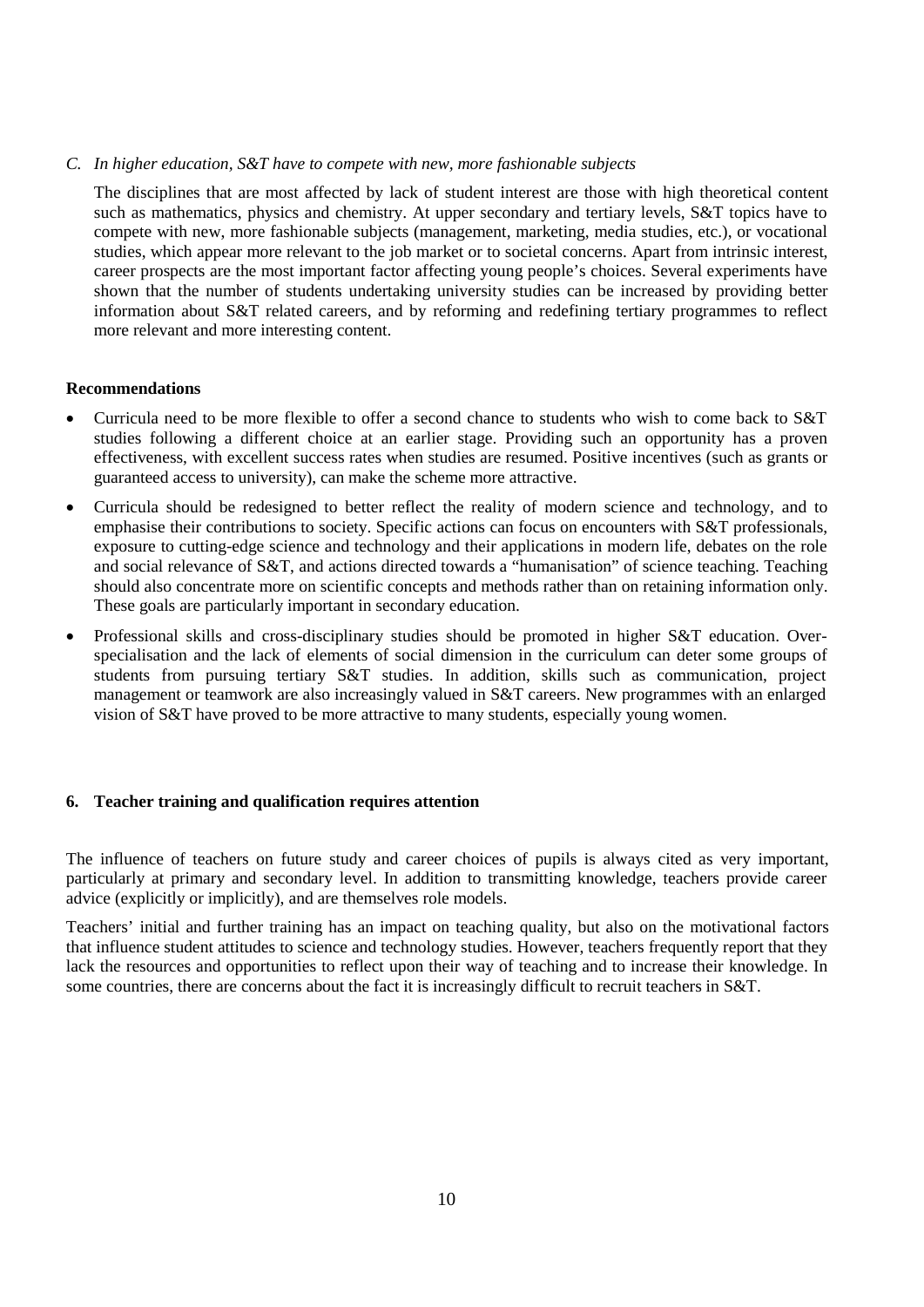## **Findings**

## *A. Insufficient knowledge of S&T may affect teacher confidence in S&T subjects*

In many of the countries studied, most primary teachers come from a non-S&T background, and many have not had any specific professional training in S&T. This can also be true in secondary education if teachers are required to teach subjects for which they lack competence. At primary level, teachers are expected to transmit the essence of the scientific method and to awaken the interest and enthusiasm of their pupils, but this is difficult when they themselves are uncertain about the subject and their knowledge of it, something which the pupils sense.

## *B. Teachers need up-to-date S&T knowledge and information on S&T careers*

Science and technology are fast-evolving subjects, and in many countries the average age of secondary teachers is high. Further training on recent developments is often lacking or does not focus on theoretical subject content. As a result, and despite the fact that they are often very motivated by their work, many S&T teachers may need to update their knowledge and may not be at ease with the latest S&T developments, which are of the greatest interest to the students. Scientific careers are evolving rapidly as well, but most teachers do not have access to information on career prospects for S&T students and are therefore reluctant to offer career advice.

## *C. Conveying a positive image of S&T requires skilled teaching*

Science and technology disciplines are usually perceived as difficult, and results achieved by students are frequently used as a general-purpose measure of overall ability, which generates anxiety among students and parents alike. It requires good teaching skills to overcome these hurdles, and to convey the great intrinsic value of S&T and the merits of S&T careers. However, S&T teaching staff are often recruited on the basis of competence in their specific subject, not in teaching as such. In many countries, recruitment does not include any requirement or further training in teaching skills. The problem is especially acute in tertiary education, where teachers are usually only evaluated on their research performance, which may lead to high drop-out rates.

## **Recommendations**

- Incentives and resources must be provided to teachers who need training or refresher courses in S&T. These should be offered as part of a flexible framework of life-long learning. Teachers who make the effort to upgrade their skills and knowledge should be rewarded. This does not have to be financial - it could take the form of sabbatical leave for example. Specific initial training should also be provided, to raise the teacher's awareness of stereotypes that can be unconsciously transmitted to pupils, and particularly to female and minority students. Rewards should also be provided to teachers and academics who invest their time in S&T communication.
- Networks of teachers, from primary to university level, should be set up by teachers' associations and education ministries to share information on requirements and teaching practices in S&T studies. Although the context differs according to level of education, there are common features and lessons that should be discussed and shared among teacher communities.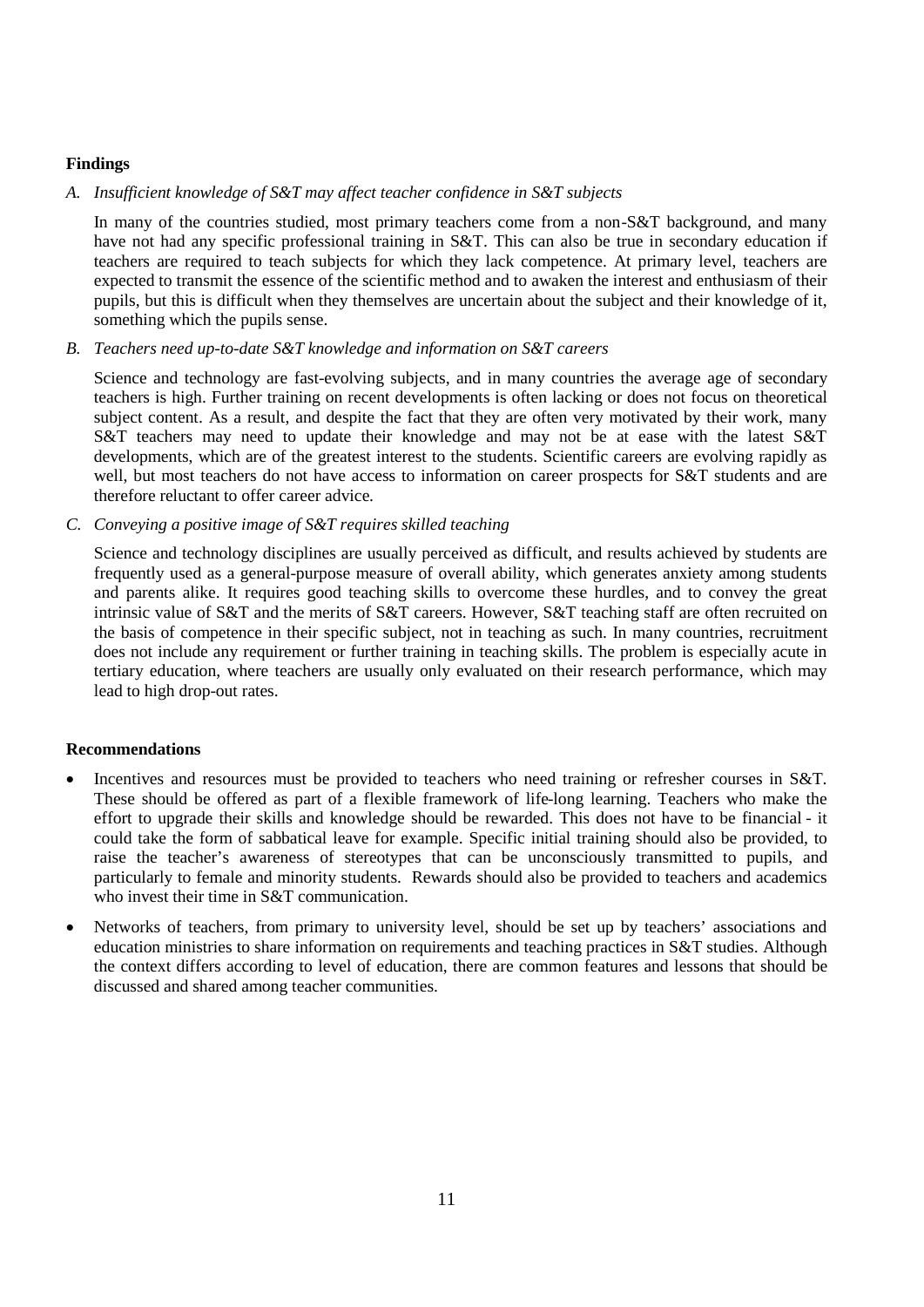





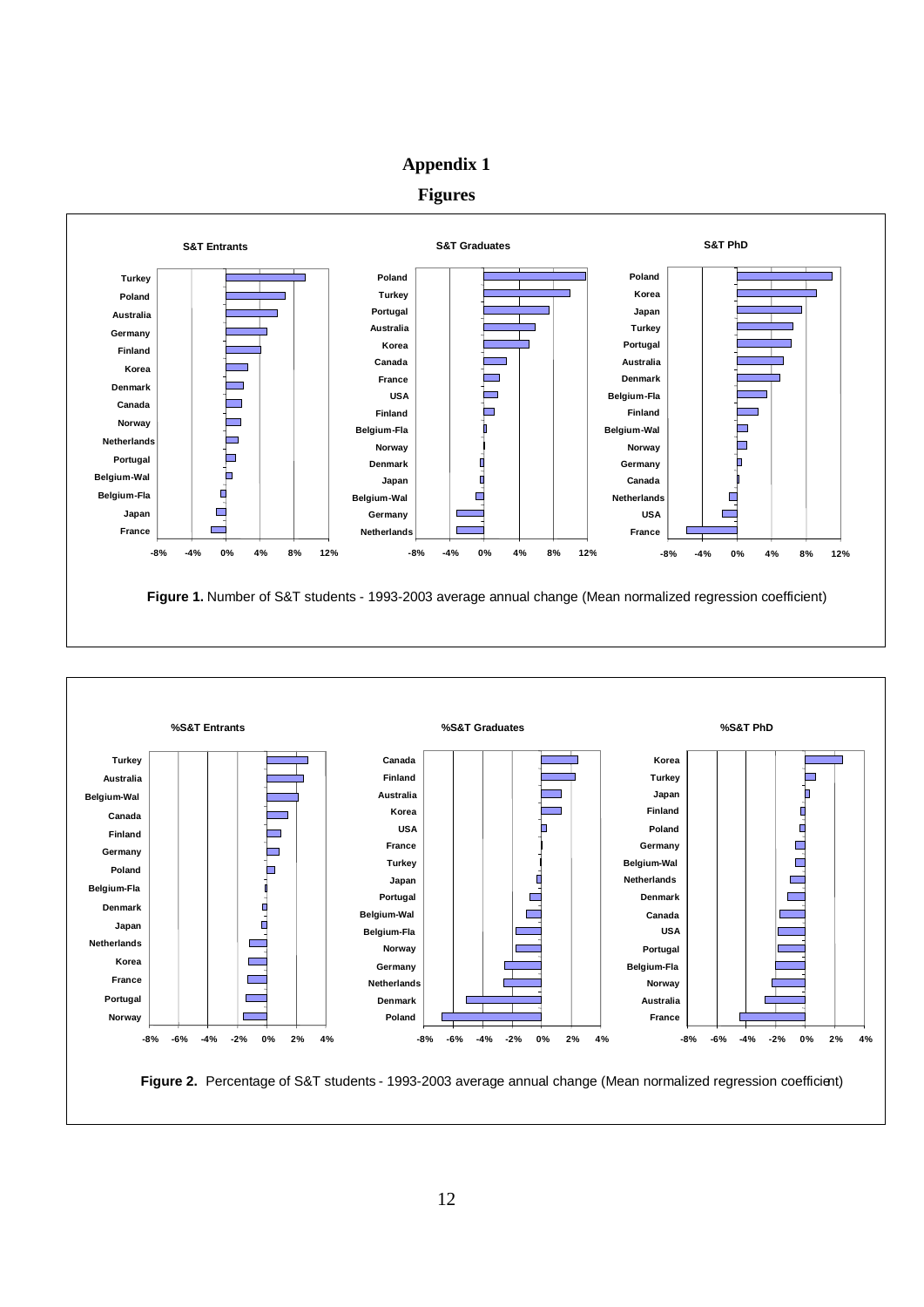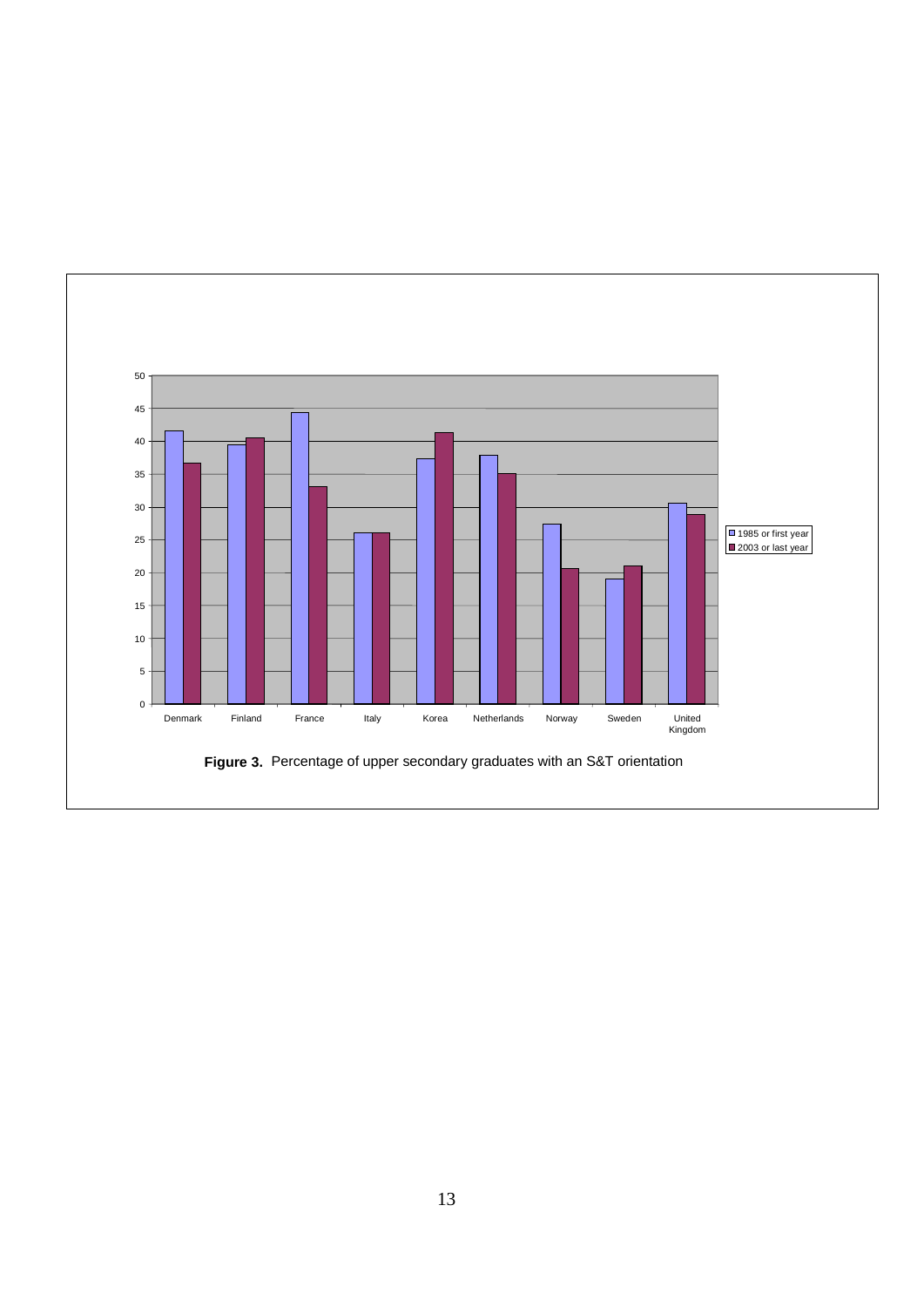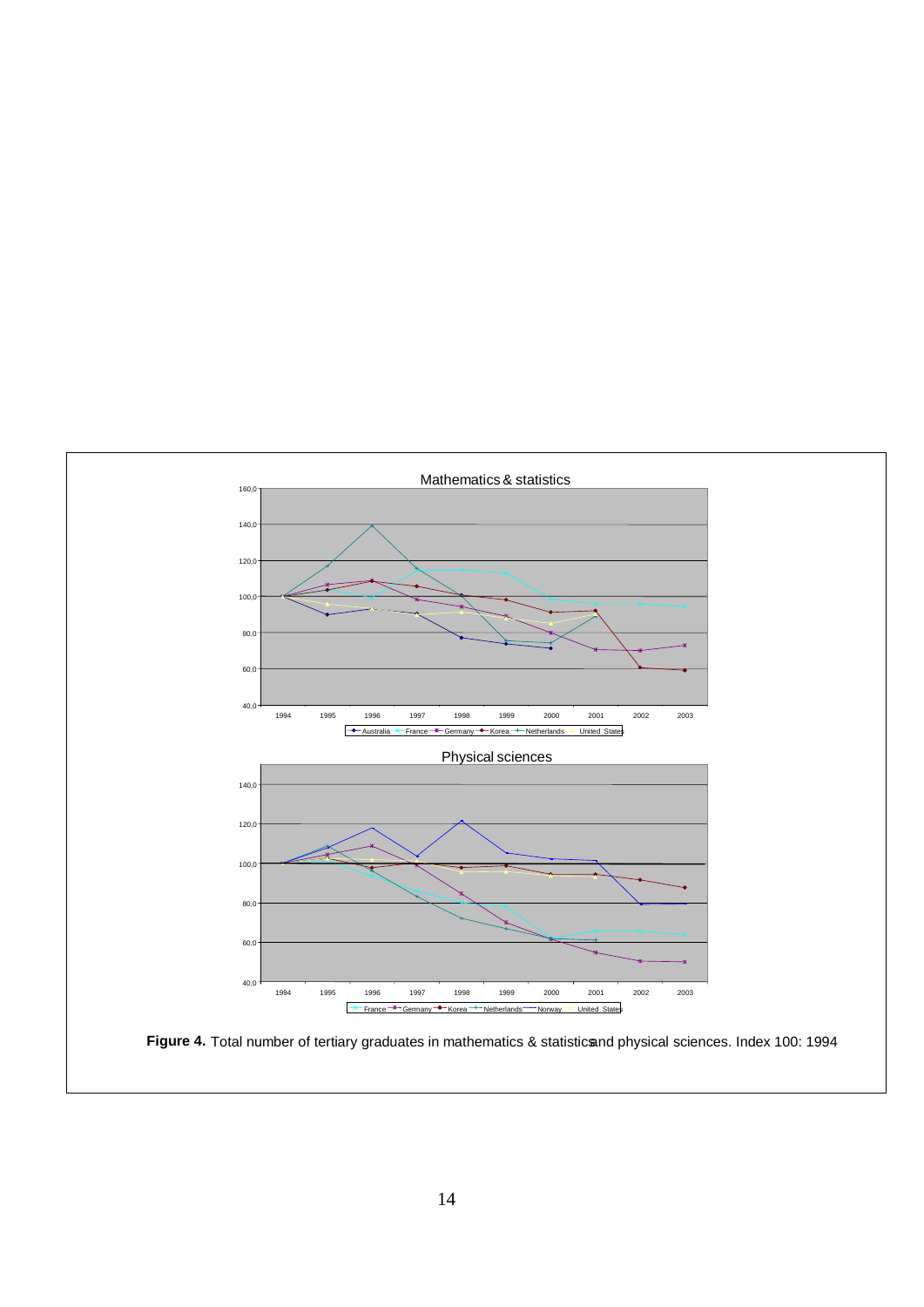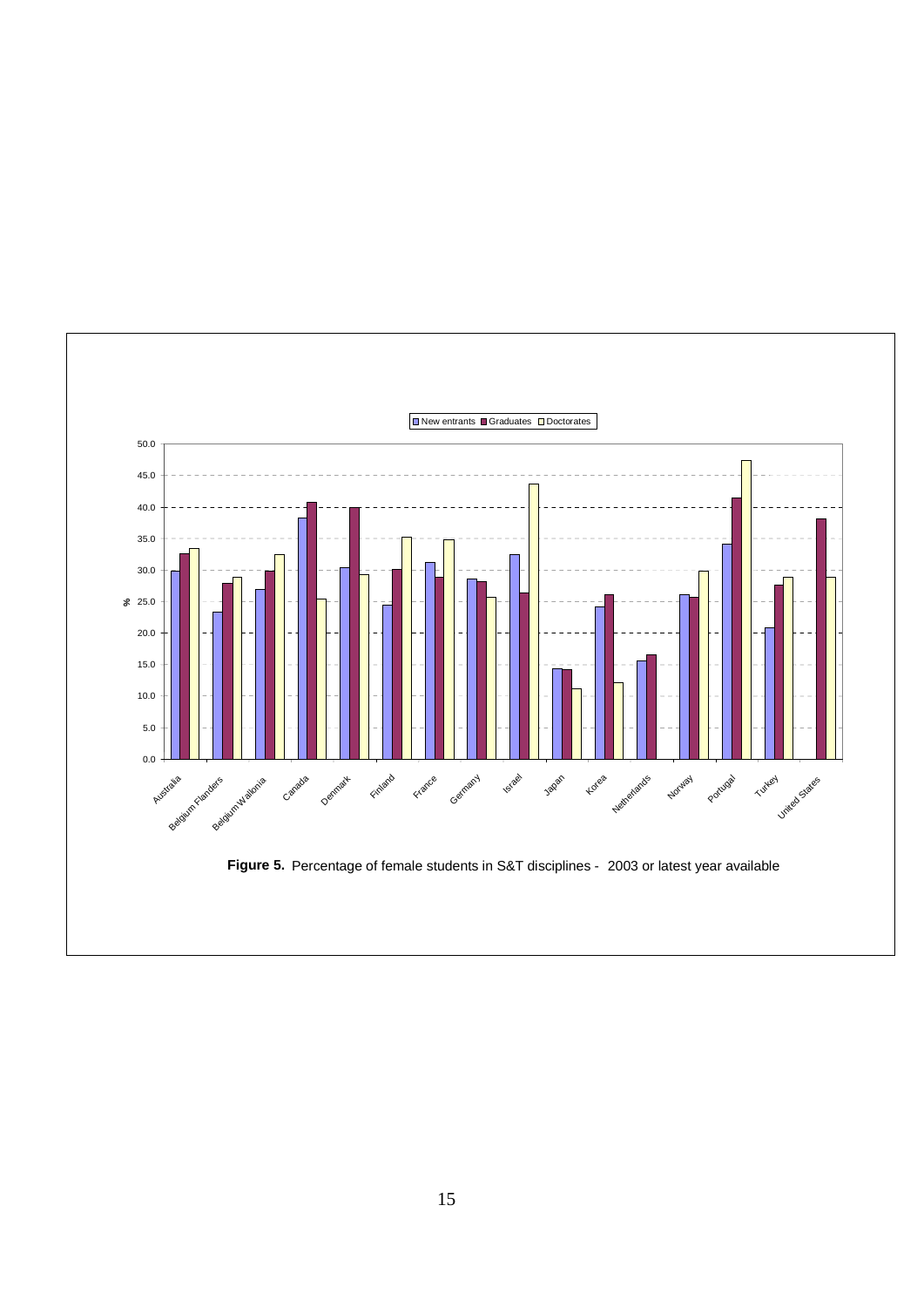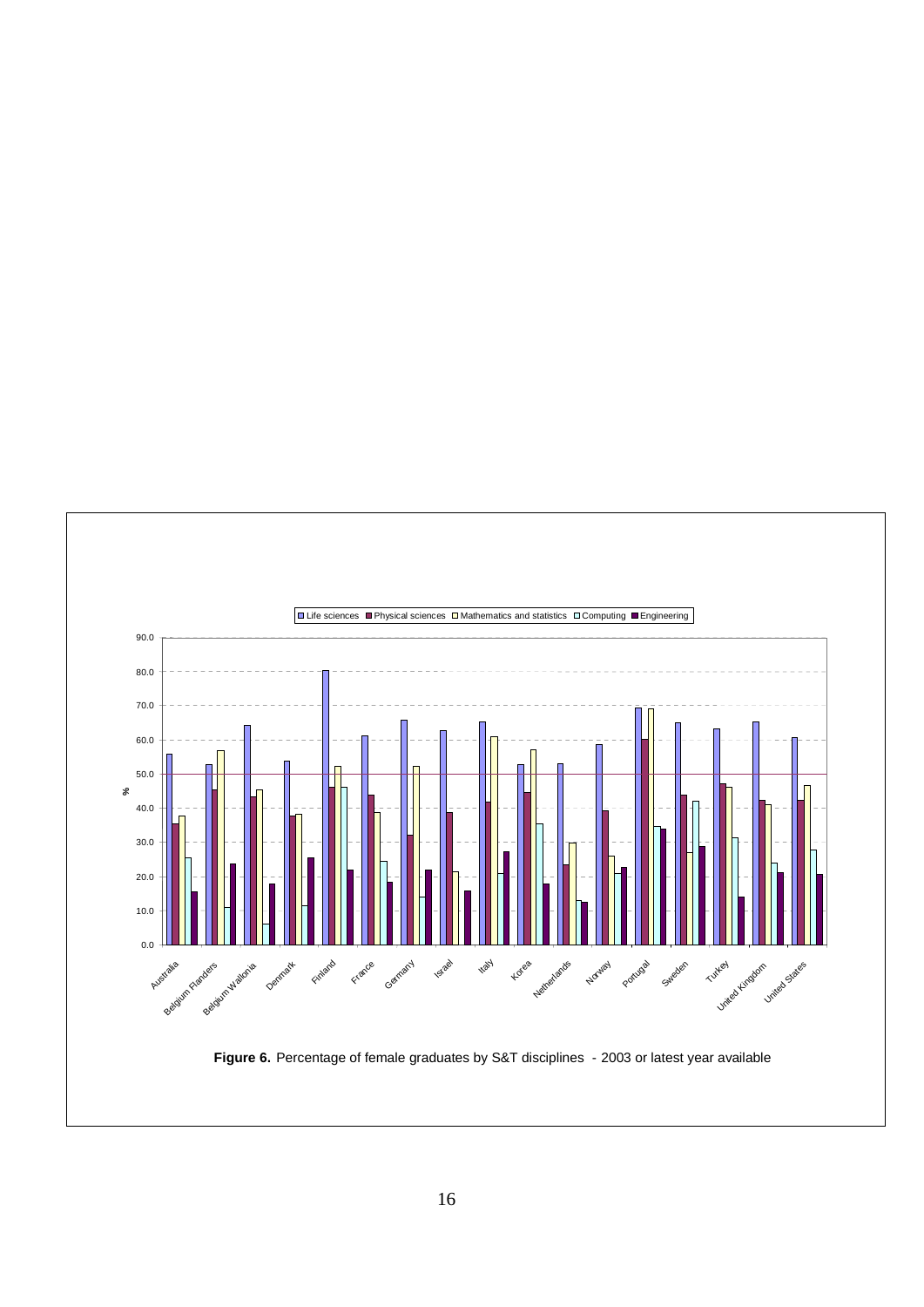## **Appendix 2**

## **List of participants to the Working Group**

\* Members of the Steering Committee, \*\* Chair of the Steering Committee

| <b>Chair</b>                         | Sjoerd Wendelaar Bonga    | Radboud University, Nijmegen, The Netherlands              |
|--------------------------------------|---------------------------|------------------------------------------------------------|
|                                      |                           |                                                            |
| <b>Australia</b>                     | William Thorn             | Department of Education, Science and Training              |
| <b>Belgium</b>                       | Sabine Borrey*            | Ministry of Flanders                                       |
|                                      | Henri Eisendrath          | Free University Brussels                                   |
|                                      | Pierre Feyereisen*        | Université Catholique de Louvain                           |
| Canada                               | William M. Coderre*       | <b>NSERC</b>                                               |
| <b>Denmark</b>                       | Nils O. Andersen*         | Niels Bohr Institute, University of Copenhagen             |
|                                      | Kurt Johannesen           | Ministry of Science, Technology and Innovation             |
| <b>European</b><br><b>Commission</b> | <b>Stephen Parker</b>     | <b>DG</b> Research                                         |
|                                      | Ana Serrador              | <b>DG</b> Education                                        |
| <b>Finland</b>                       | Hannele Kurki             | Academy of Finland                                         |
|                                      | Marja Montonen            | National Board of Education                                |
|                                      | Anneli Pauli <sup>*</sup> | Academy of Finland                                         |
| <b>France</b>                        | Jean-Jacques Duby**       | Observatoire des Sciences et Techniques (OST)              |
|                                      | Pierre Malléus*           | Ministère de l'Éducation Nationale                         |
|                                      | Magda Tomasini            | Ministère de l'Éducation Nationale                         |
| <b>Germany</b>                       | <b>Christian Kerst</b>    | Hochschul-Informations-System GmbH                         |
| <b>Ireland</b>                       | Eamonn Cahill*            | Forfás                                                     |
| <b>Italy</b>                         | Enrico Predazzi*          | University of Torino                                       |
| Japan                                | Yasushi $\rm Ogura$ $^*$  | National Institute for Educational Research                |
| <b>Korea</b>                         | Ki-Wan Kim                | Korea Institute of S&T Evaluation and Planning<br>(KISTEP) |
|                                      | Jungil Lee*               | Korea Institute of S&T Evaluation and Planning<br>(KISTEP) |
|                                      | Myungsoo Park             | Science & Technology Policy Institute (STEPI)              |
| <b>Netherlands</b>                   | Jacky Bax*                | Ministry of Education, Culture and Science                 |
|                                      | Roeland Oevering*         | Ministry of Education, Culture and Science                 |
|                                      | Piet Timmermans           | Radboud University, Nijmegen                               |